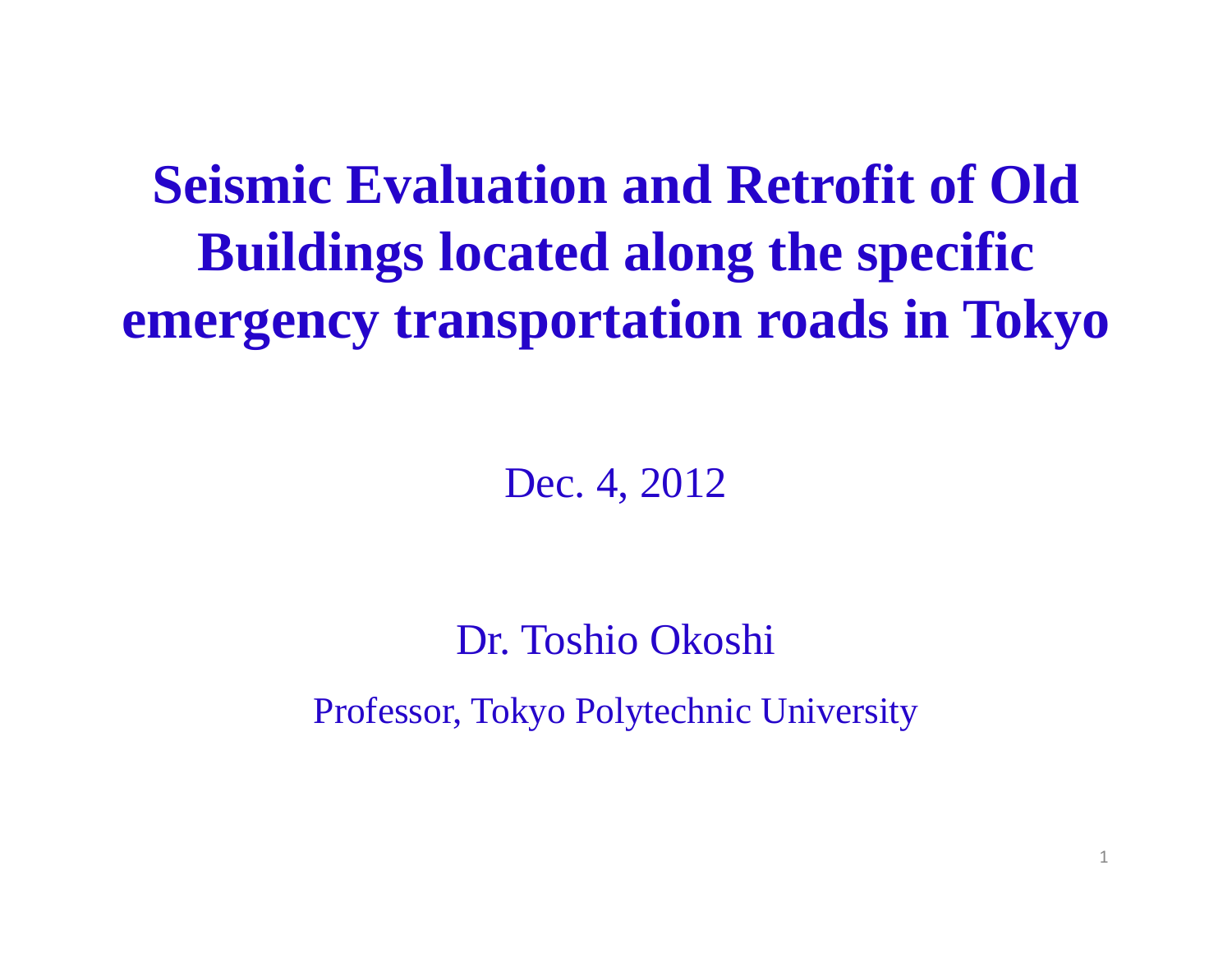### **1. Emergency transportation roads**



Photo. 1 Great fire disaster Photo. 2 Over turned building Hanshin Awaji great earthquake disaster in 1995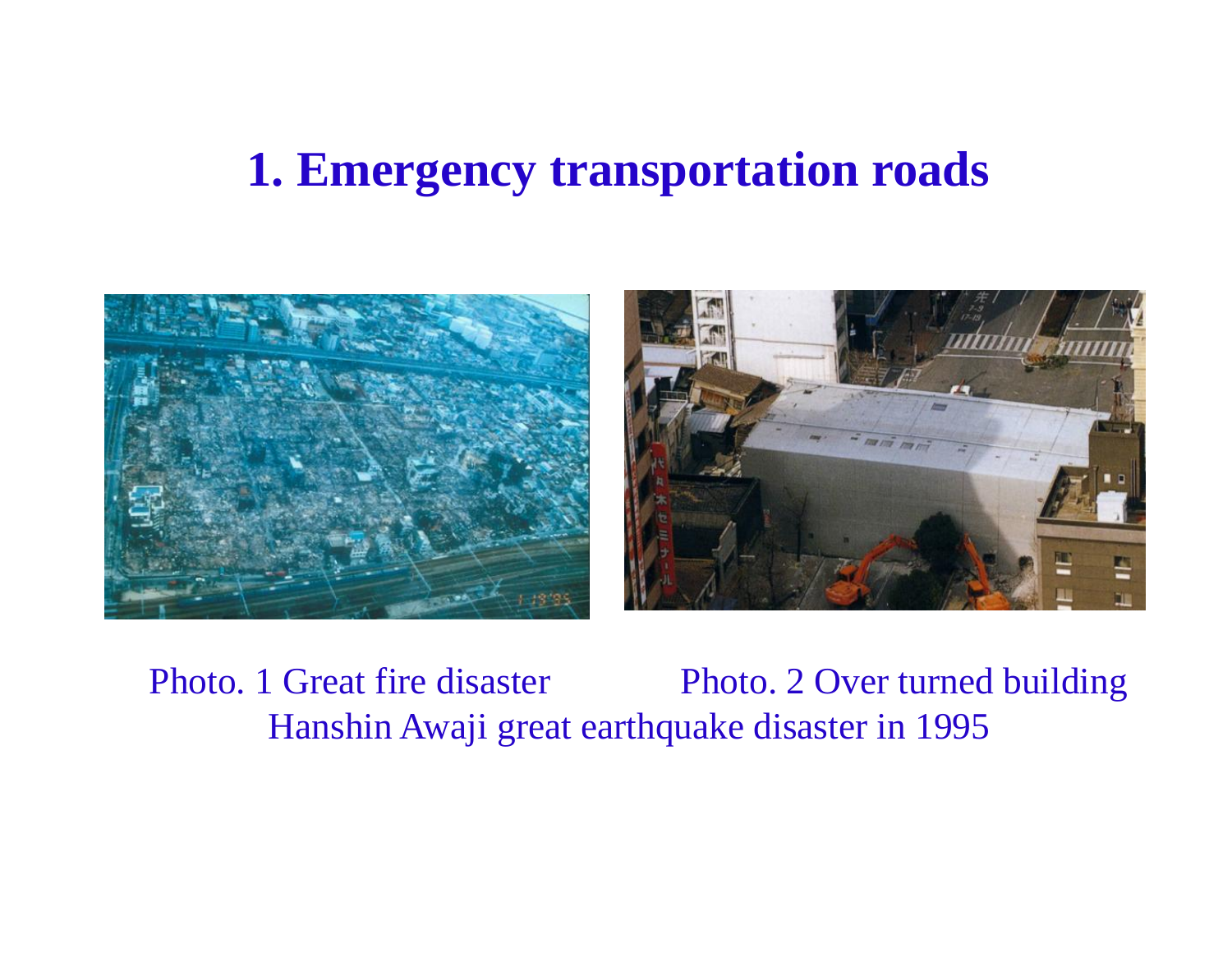## **2. Tokyo Metropolitan government earthquake disaster prevention measures**

**a. Seismic retrofitting of the buildings located along the highways**

**b. Fire-proof and seismic retrofitting of the wooden housing populated areas**

**c. Buildings that shall be mainly planned to be seismic retrofitted**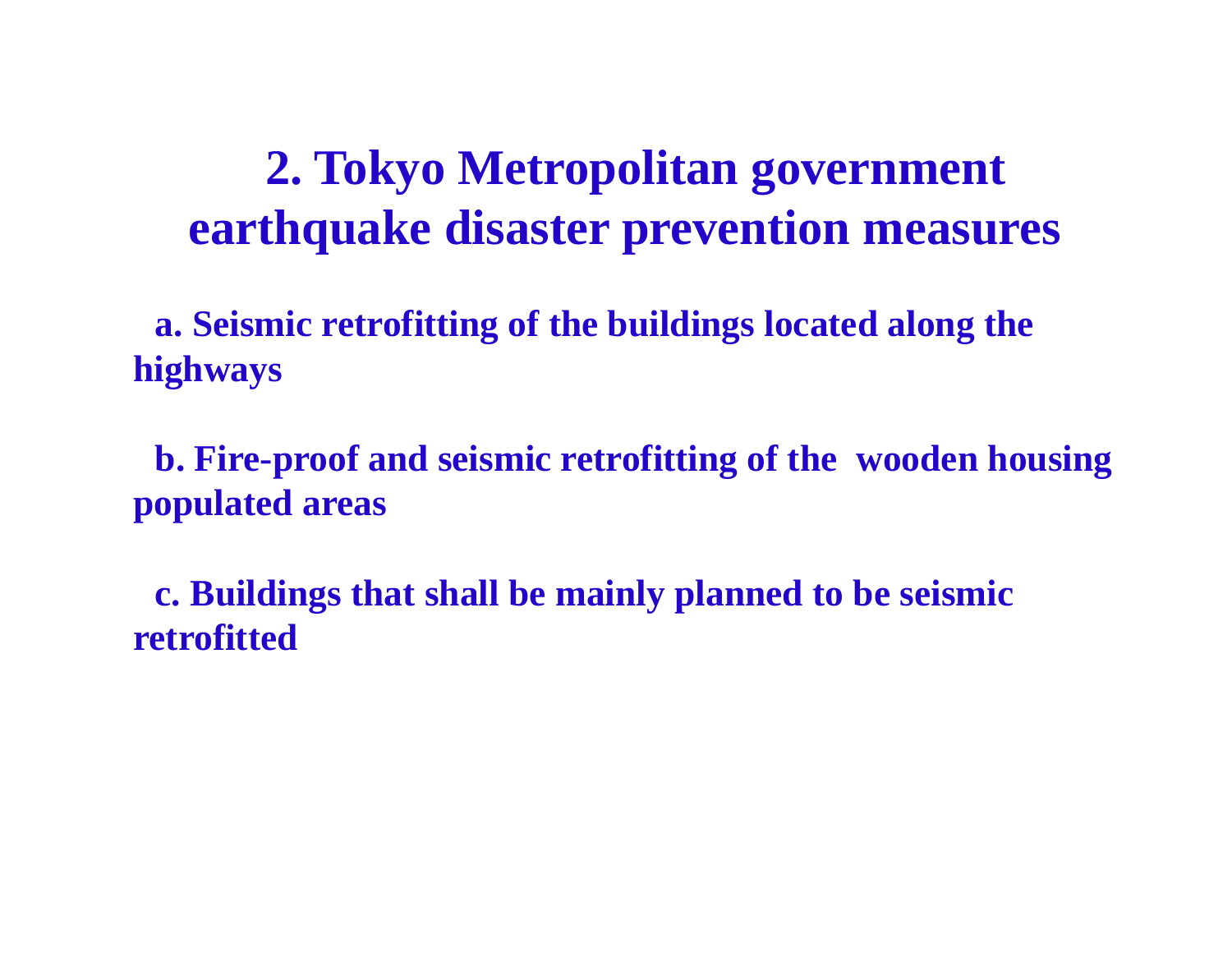**3. Ordinance to promote the seismic retrofitting of the buildings located along the emergency transportation roads in Tokyo**



Fig. 1 Specific emergency transportation roads with distances of about 1,000km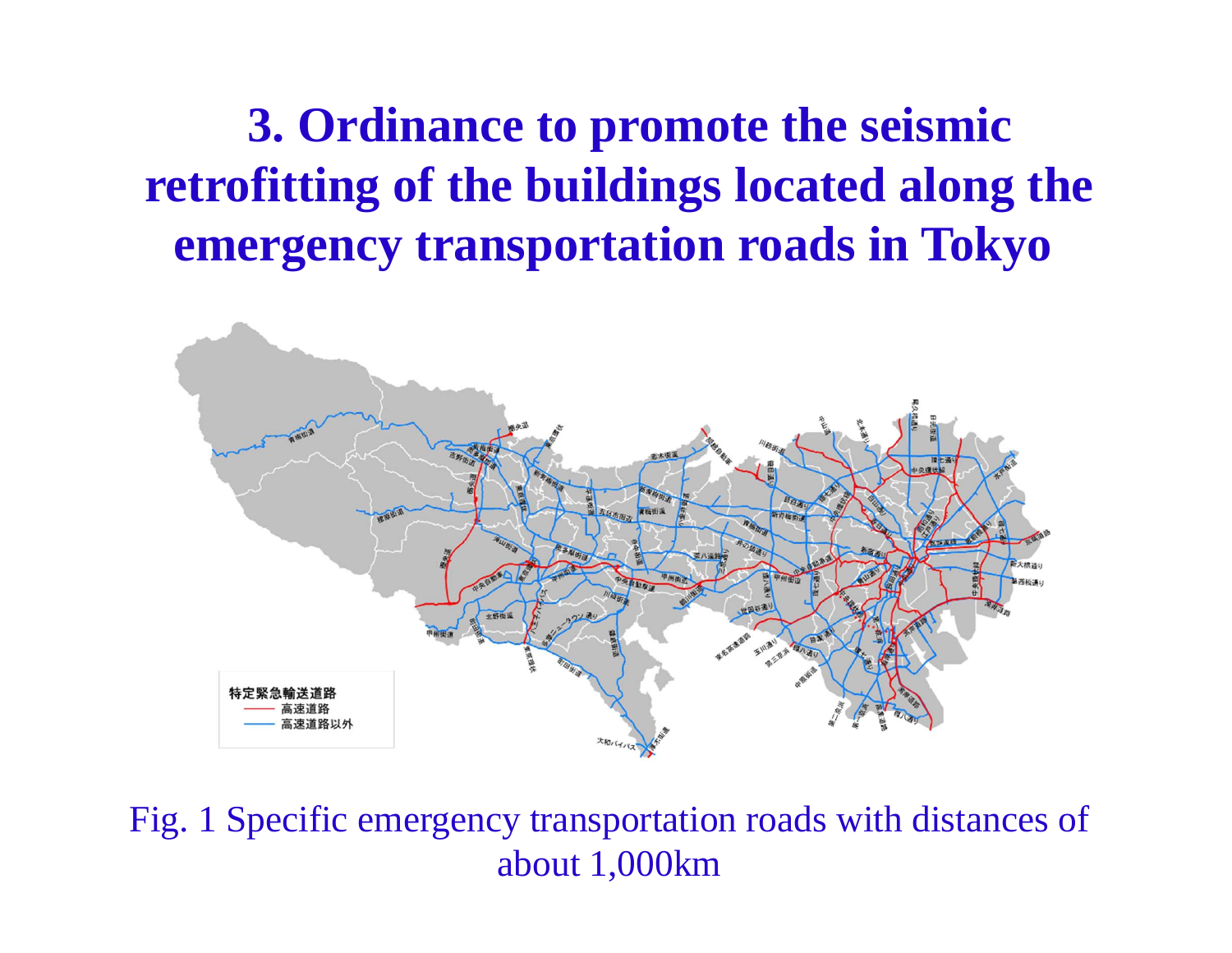# **3.1. Buildings located along the specific emergency transportation roads**



Fig. 2 Front road width L is over 12m. Fig. 3 Front road width L is  $H \ge A + L/2$  (m) H

less than equal 12m.  $H \geq A+6$  (m)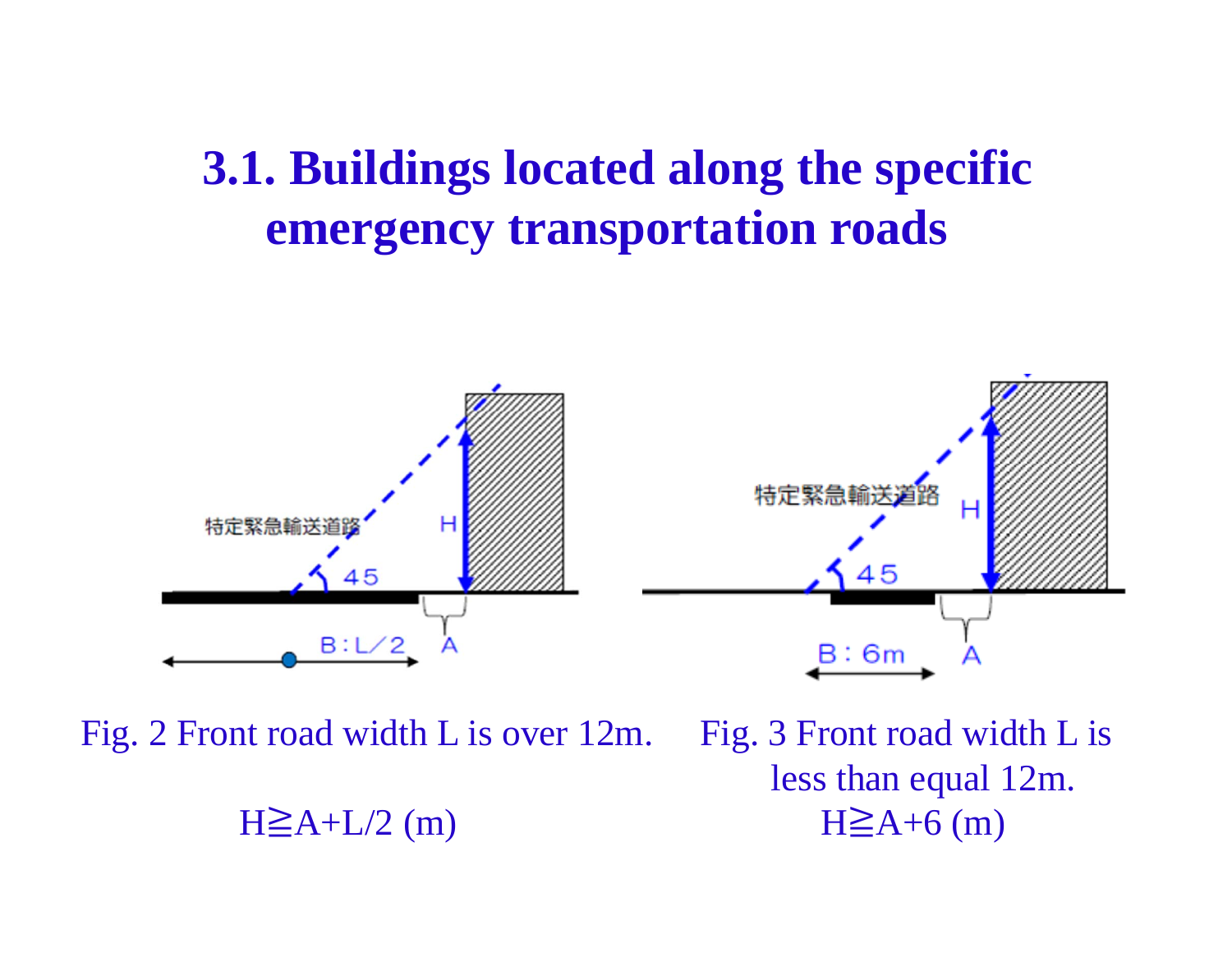**3.2 Duty report seismic states**

**3.3 Duty conduct seismic assessments** 

**3.4 Effort obligation for the implementation of seismic retrofitting**

**3.5 Subsidy costs of the seismic assessment and retrofitting**

**3.6 Others**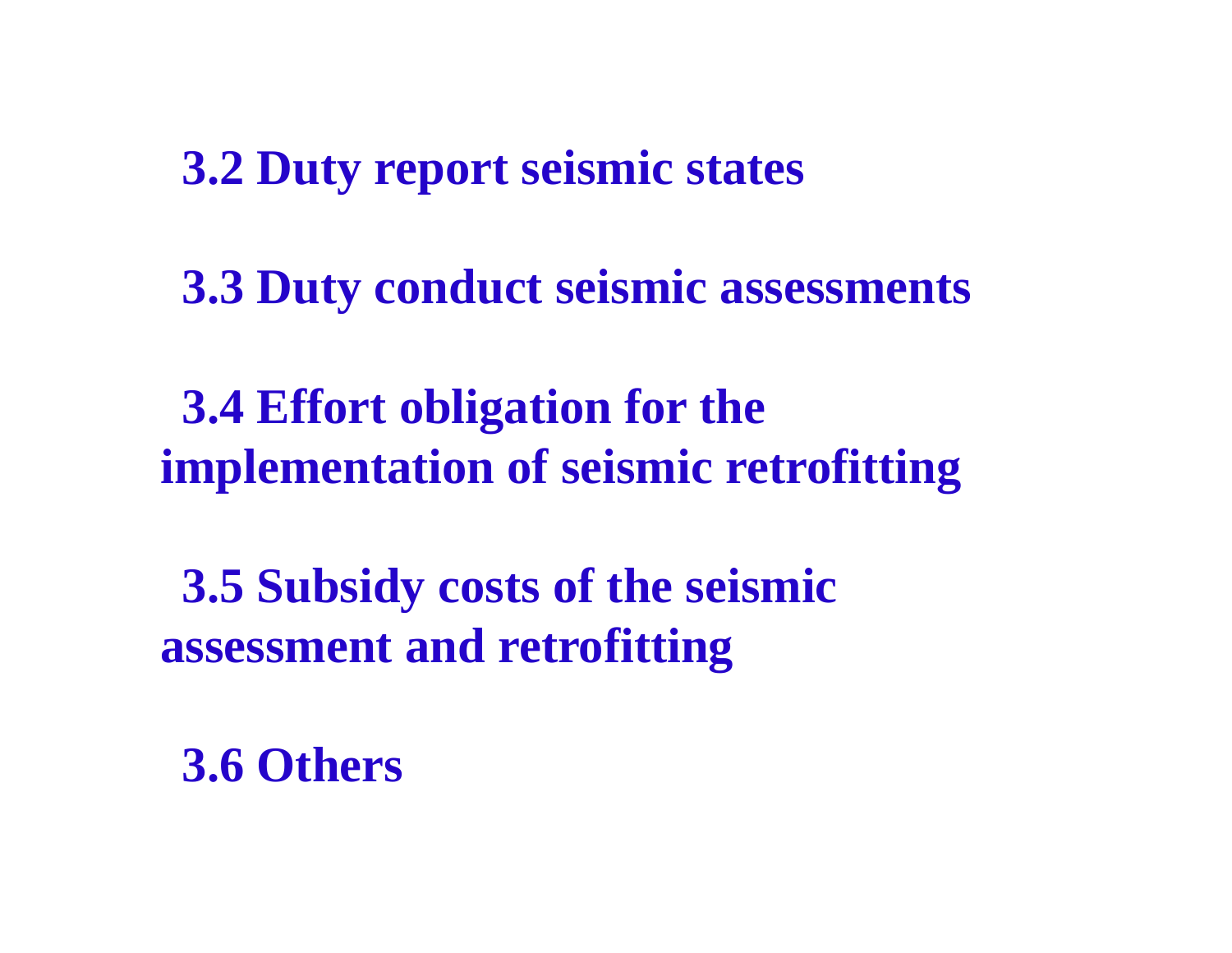# **4. Spread information and environmental maintenance**



#### Fig. 4 Tokyo Metropolitan seismic mark label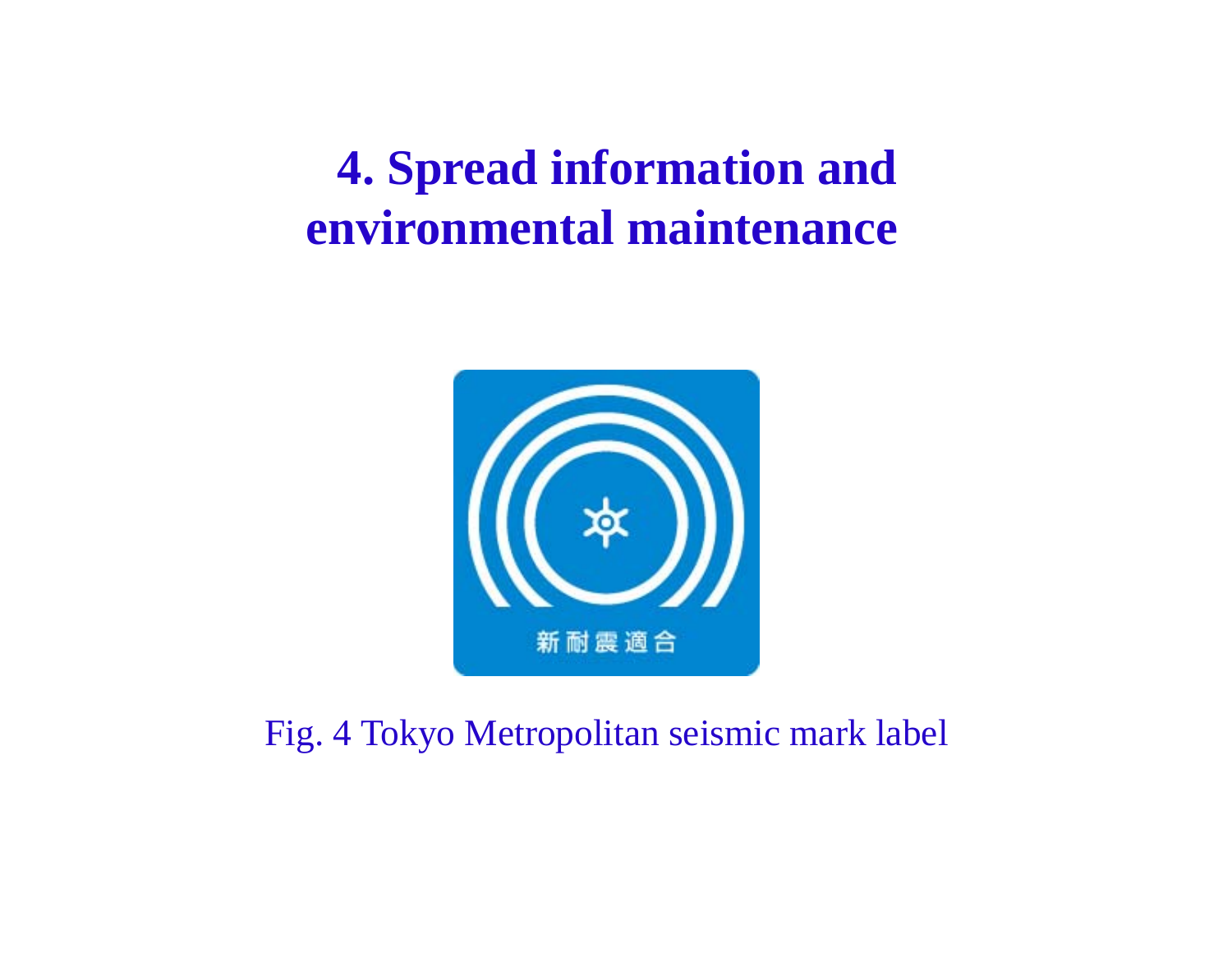# **5. Agreement on cooperation with related organizations**

Tokyo Association of Architectural firms

Japan Structural Consultant Association

Japan Aseismic Safety Organization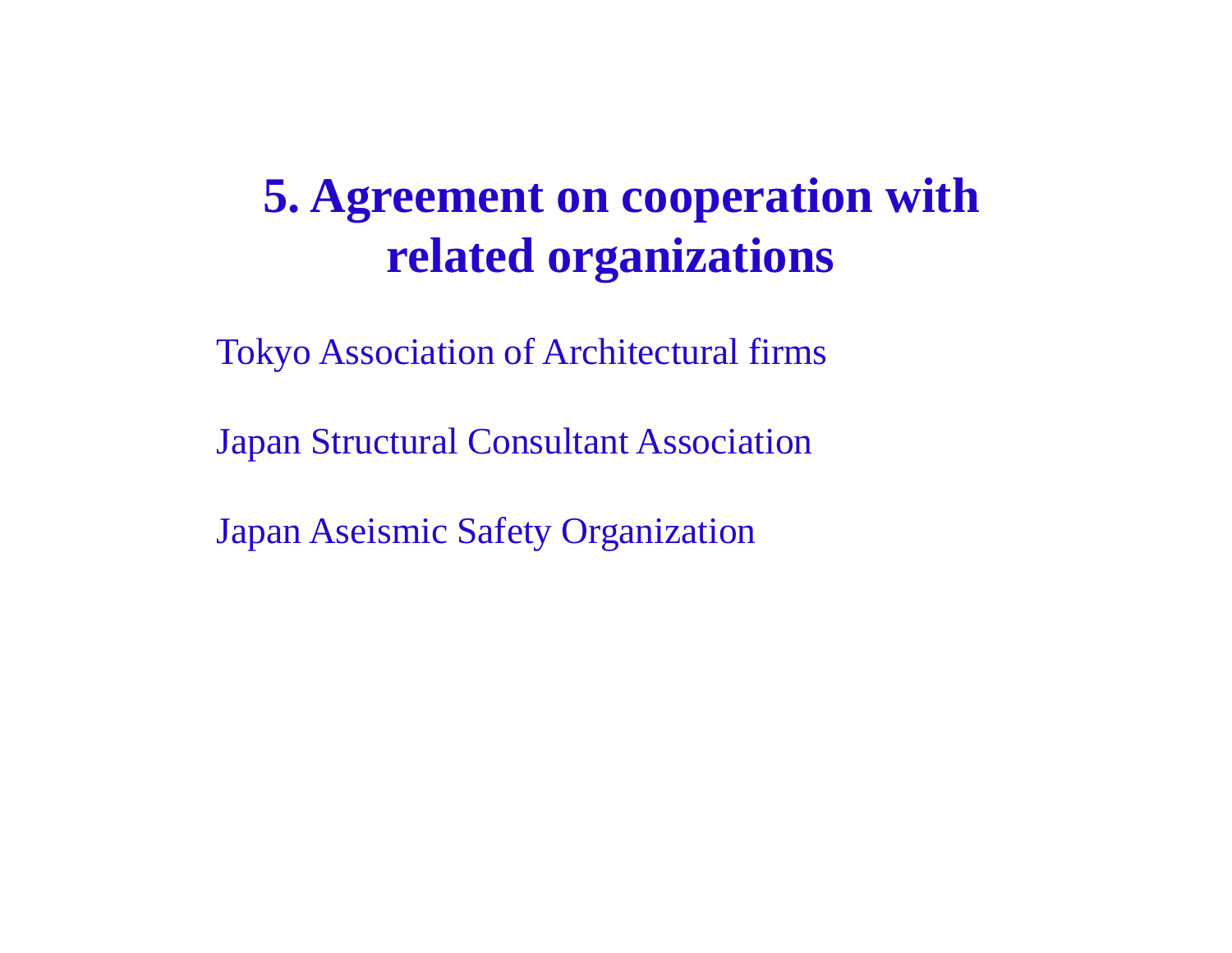### **6. Review the damage estimation**



(a) North Tokyo Bay EQ (M7.3 ) (b) Genroku type Kantou EQ (M8.2)





(c) Tama EQ (M7.3) (c) Tachikawa fault EQ (M7.4) Fig. 5 Expected distributions of seismic intensity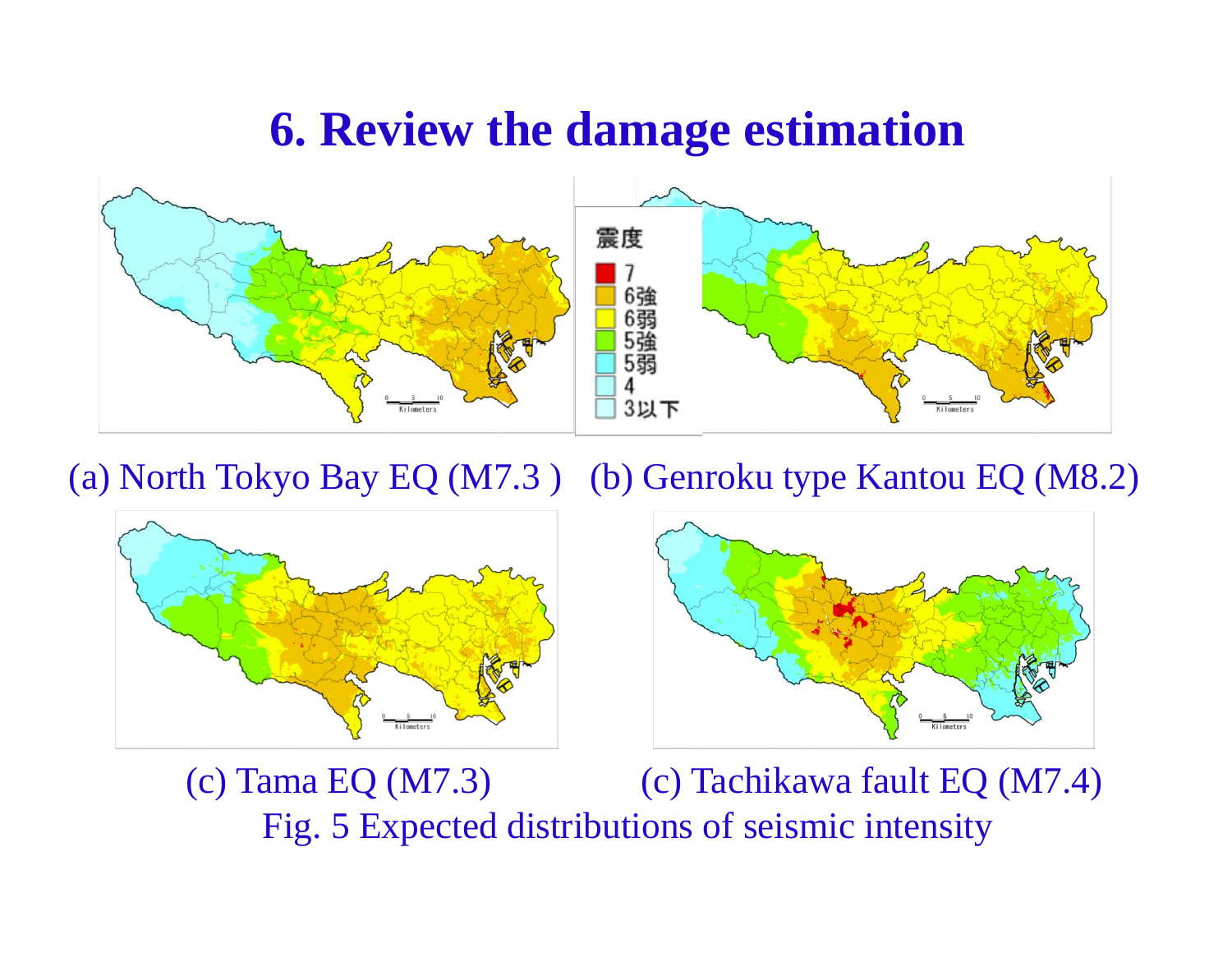

(Numbers of buildings)

(a) Fire disaster map at evening  $(V=15m/s)$ Fig. 6 Disaster map by North Tokyo Bay EQ (M7.3)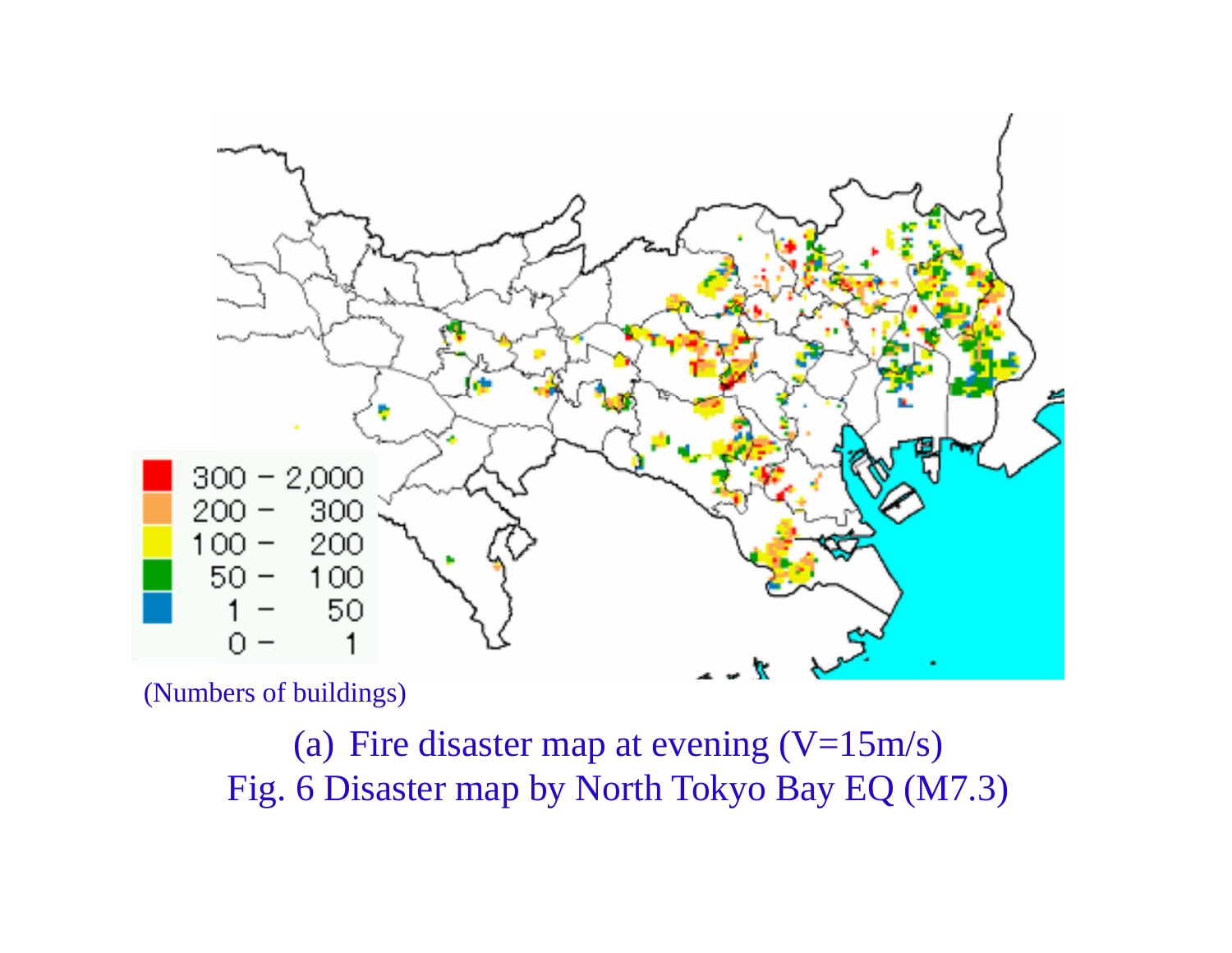

(Numbers of buildings)

(b) Collapsed buildings disaster map Fig. 6 Disaster map by North Tokyo Bay EQ (M7.3)